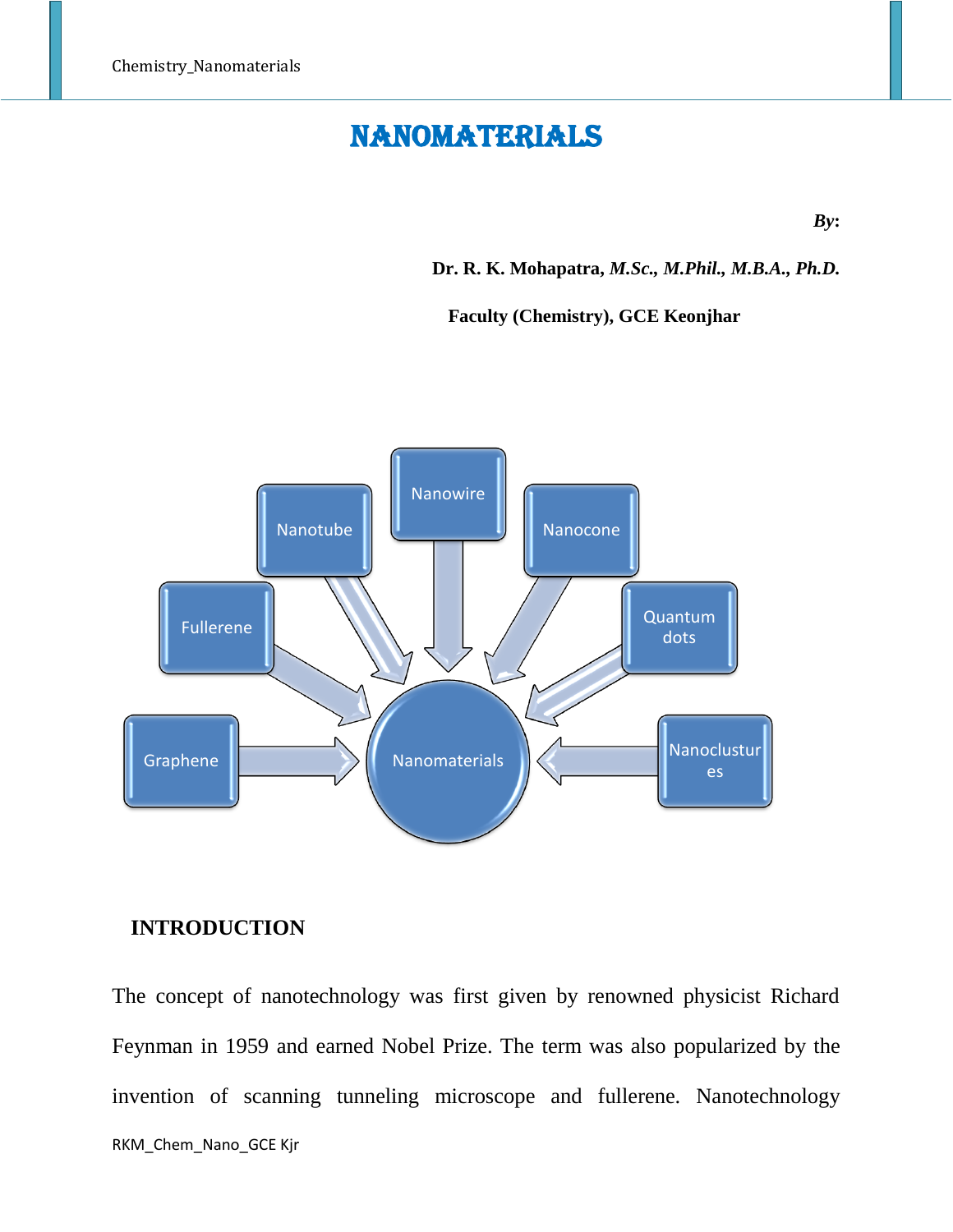involves designing and producing objects at nanoscale size (~1 to 100 nm). One nanometer is one billionth (10–9) of a metre. Nanomaterials are one of the main products of nanotechnology as nanoparticles, nanotubes, nanorods, etc. It is also explained as nanoparticles have a high surface to volume ratio. Nanoparticles can display properties significantly different from the bulk material because at this level quantum effects may be significant. Simply we can say the mechanical, electrical, optical, electronic, catalytic, magnetic, etc. properties of solids are significantly altered with great reduction in particle size. For example:

- $\overline{\phantom{a}}$  Silver foil does not react with dilute HCl but silver nanoparticles rapidly react with dilute HCl.
- $\overline{\text{4}}$  Gold and silver both are chemically inert but their nanoparticles show catalytic property.
- Gold nanoparticles are deep red but its bulk material (gold pieces) is goldcoloured.

#### **CLASSIFICATION OF NANOMATERIALS**

The classification of nanomaterials is based on the number of dimensions as shown in Fig. 1. According to Siegel, nanostructured materials are classified as: zerodimensional (0D), one-dimensional (1D), two-dimensional (2D) and threedimensional (3D) nanomaterials.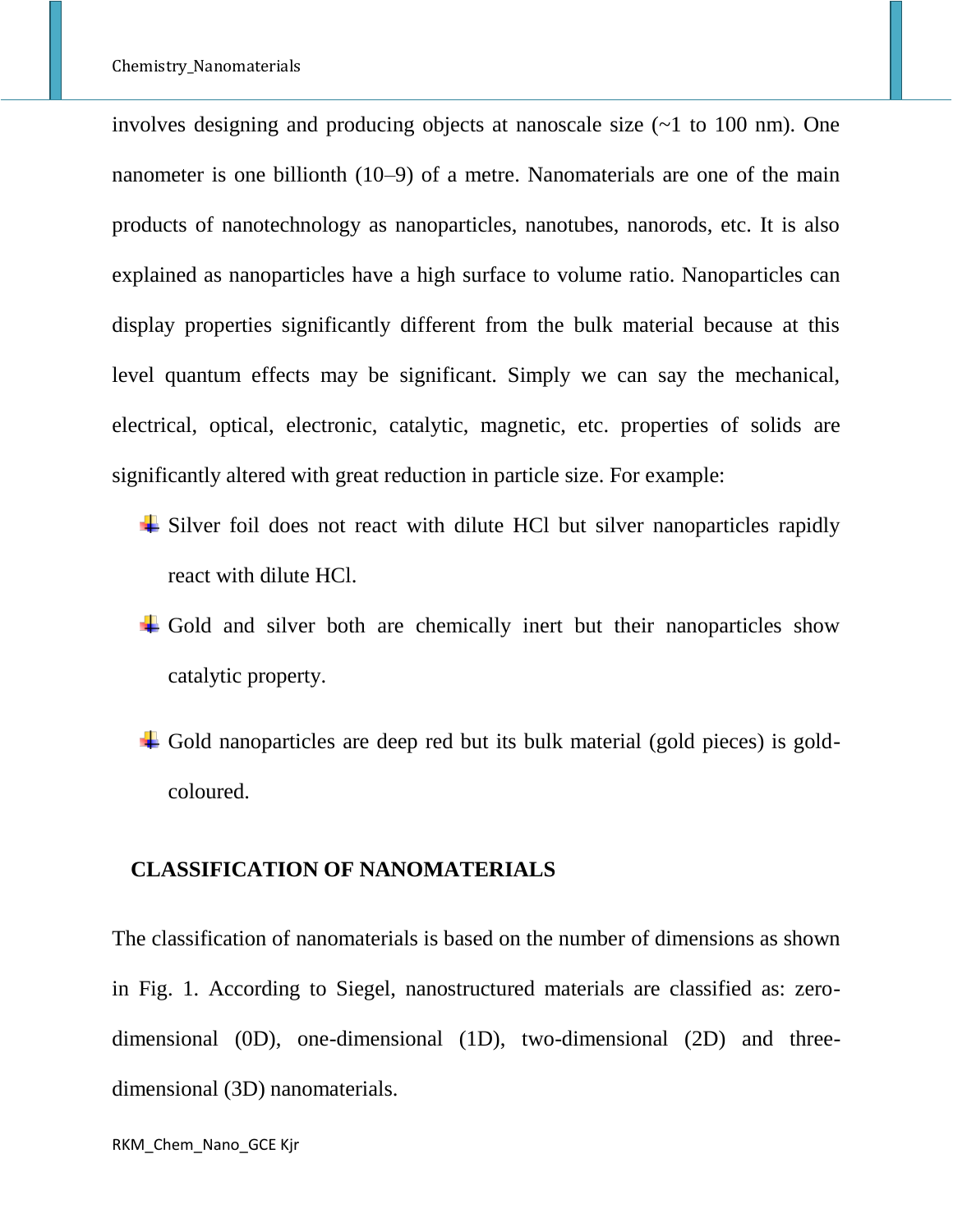**(i) Zero-dimensional nanomaterials:** Here, all dimensions (*x*, *y*, *z*) are at nanoscale, i.e., no dimensions are greater than 100 nm. It includes nanospheres and nanoclusters.

**(ii) One-dimensional nanomaterials:** Here, two dimensions  $(x, y)$  are at nanoscale and the other is outside the nanoscale. This leads to needle shaped nanomaterials. It includes nanofibres, nanotubes, nanorods, and nanowires.

**(iii) Two-dimensional nanomaterials:** Here, one dimension (*x*) is at nanoscale and the other two are outside the nanoscale. The 2D nanomaterials exhibit platelike shapes. It includes nanofilms, nanolayers and nanocoatings with nanometre thickness.

**(iv) Three-dimensional nanomaterials:** These are the nanomaterials that are not confined to the nanoscale in any dimension. These materials have three arbitrary dimensions above 100 nm. The bulk (3D) nanomaterials are composed of a multiple arrangement of nanosize crystals in different orientations. It includes dispersions of nanoparticles, bundles of nanowires and nanotubes as well as multinanolayers (polycrystals) in which the 0D, 1D and 2D structural elements are in close contact with each other and form interfaces.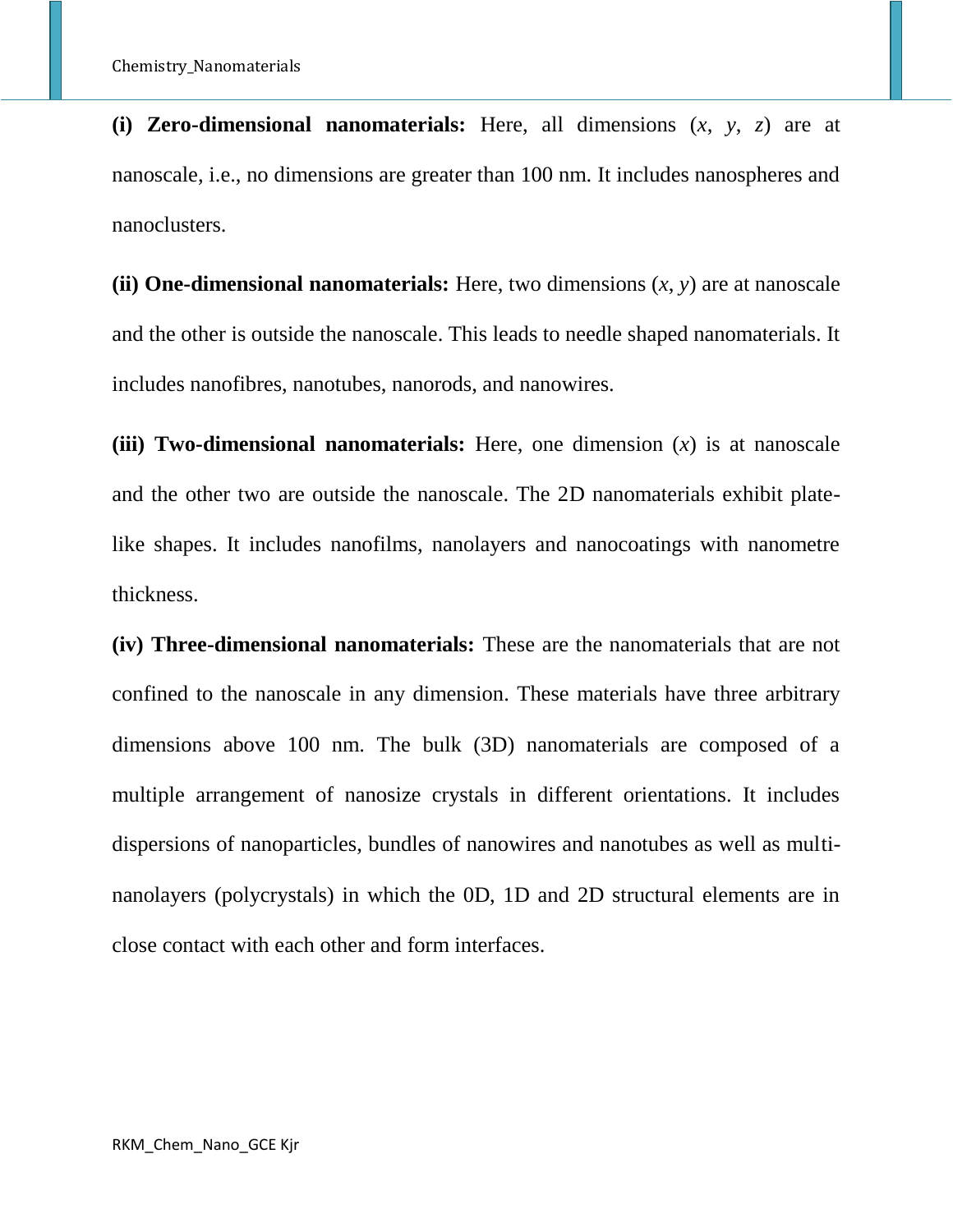

**Fig. 1:** Classification of nanomaterials.

For the better understanding, nanomaterials are again organized into four types as follows. Some types of nanomaterials are shown in Fig. 2.

- (i) Carbon based materials
- (ii) Metal based materials
- (iii) Dendrimers
- (iv) Composites

**(i) Carbon based materials:** These are composed of carbon, taking the form of hollow spheres, ellipsoids or tubes. The spherical and ellipsoidal forms are referred as fullerenes, while cylindrical forms are called nanotubes.

**(ii) Metal based materials:** These include quantum dots, nanogold, nanosilver and metal oxides like TiO2. A quantum dot is a closely packed semiconductor crystal comprised of hundreds or thousands of atoms, whose size is on the order of a few nanometers to a few hundred nanometers.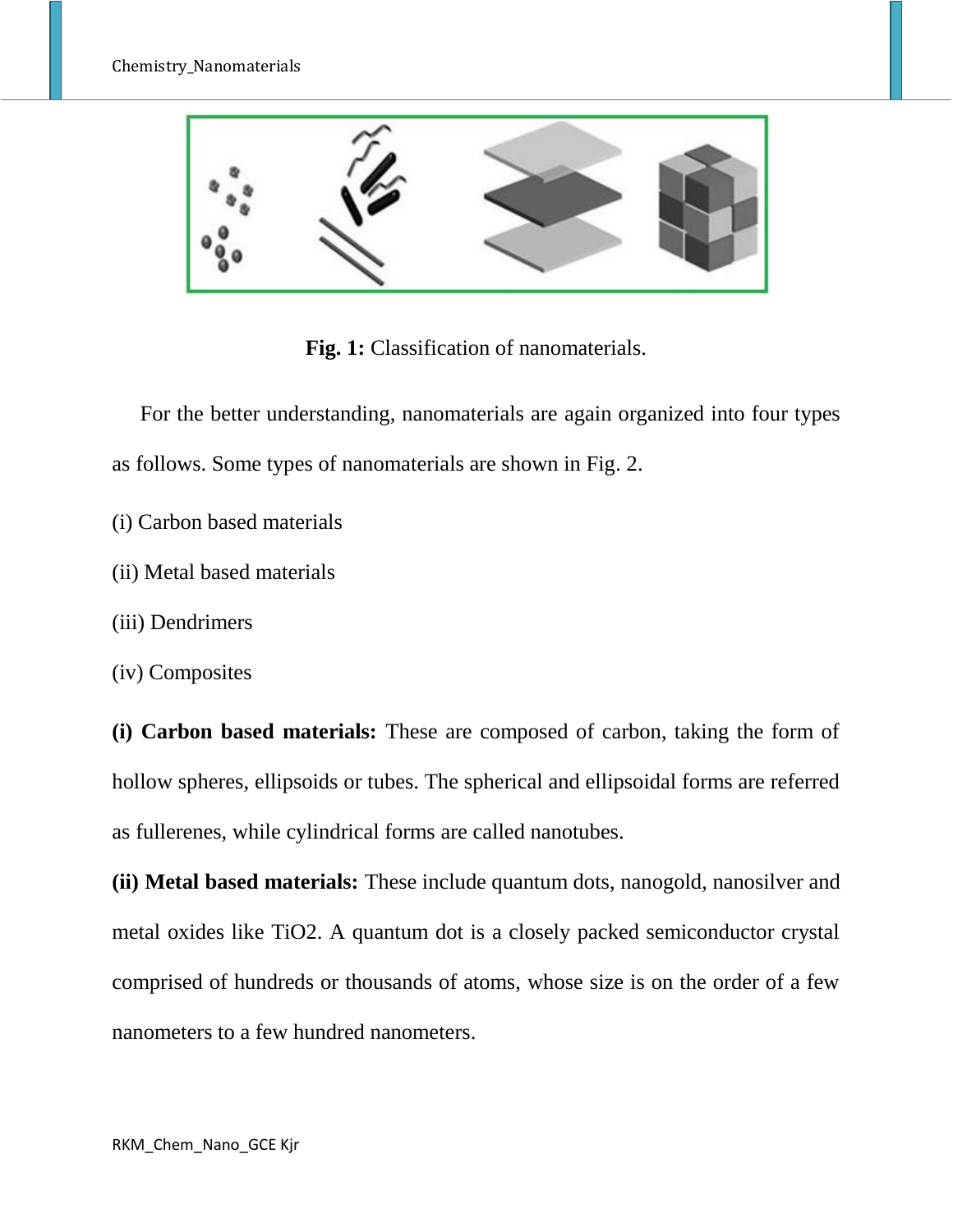**(iii) Dendrimers:** Dendrimers are repetitively branched molecules. The name comes from the Greek word 'dendron' (tree). These nanomaterials are nanosized polymers built from branched units. The surface of a dendrimer has numerous chain ends, which can perform specific chemical functions. Dendrimers are used in molecular recognition, nanosensing, light harvesting, and opto-electrochemical devices. They may be useful for drug delivery.

**(iv) Composites:** Composites are combination of nanoparticles with other nanoparticles or with larger, bulk-type materials. Nanoparticles like nanosized clays are added to products (auto parts, packaging materials, etc.) to enhance mechanical, thermal, and flame-retardant properties.



**Fig. 2** Some types of nanomaterials

#### **GRAPHENE**

RKM\_Chem\_Nano\_GCE Kjr Graphene was first isolated by A.K. Geim and K.S. Novoselov at the University of Manchester in 2004. They got Nobel Prize in 2010 for their pioneering work. Graphene is a crystalline allotrope of carbon with two-dimensional, atomic scale,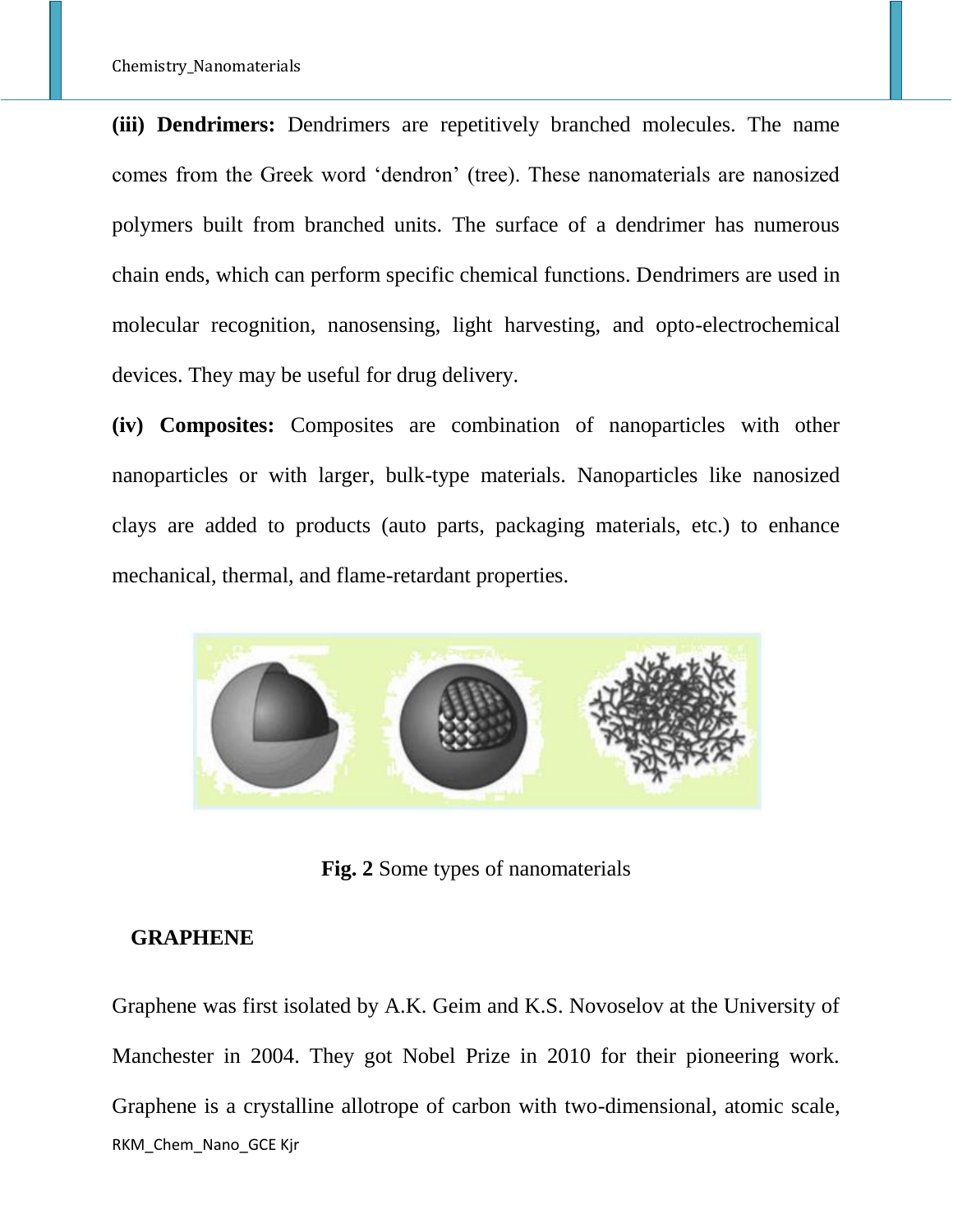hexagonal pattern. Here each carbon atom forms four bonds, three *s* bonds (sp<sup>2</sup>) hybridized) with its three neighbours and one *p* bond oriented out of plane. It is the basic structural element of other allotropes like graphite, fullerene, nanotubes, nanocones, etc. hence called mother of all carbon nanomaterials (Fig. 3).



**Fig. 3** Graphene and other carbon nanomaterials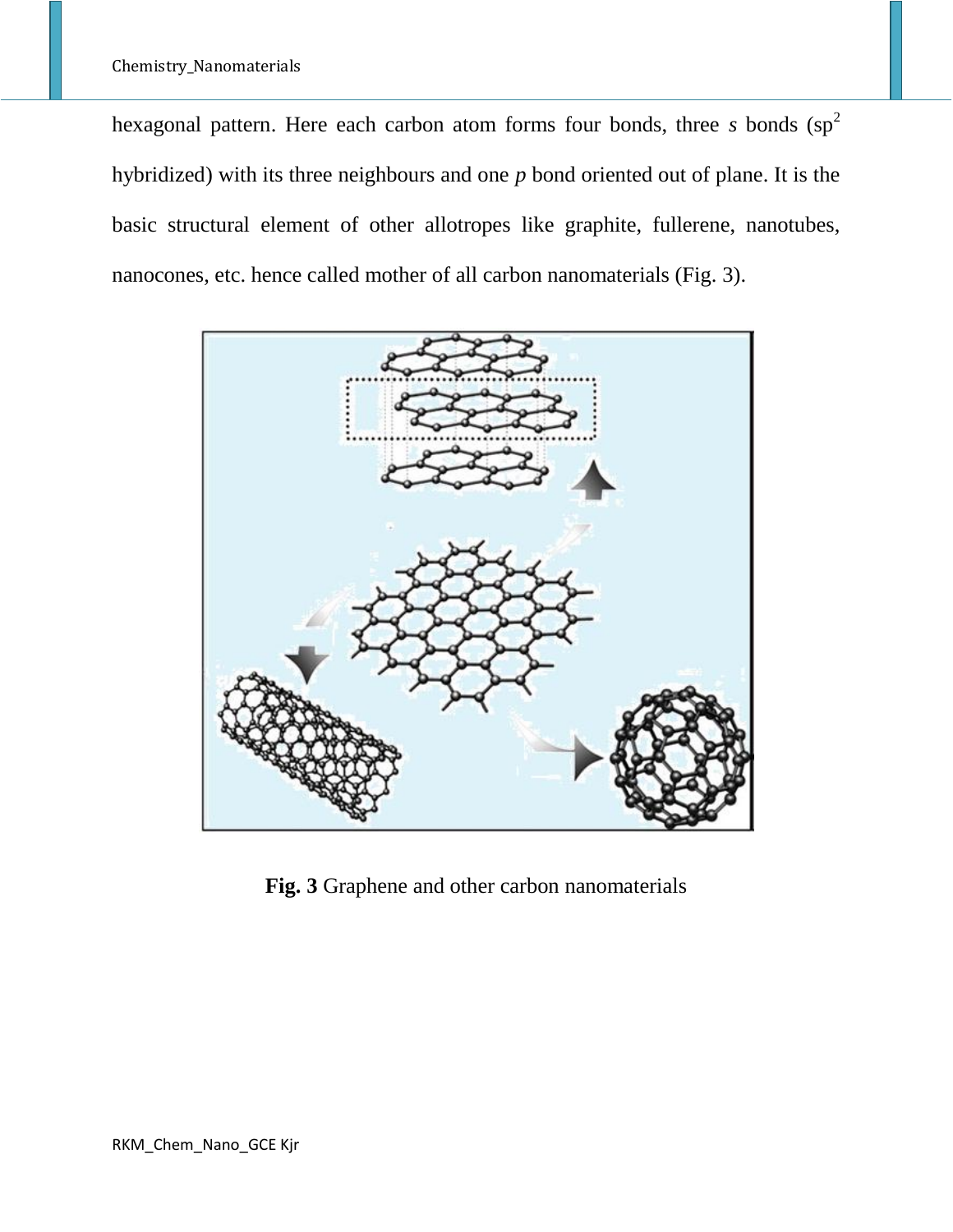## **Properties:**

- $\ddot{\bullet}$  It is nearly transparent.
- $\ddot{\text{I}}$  It is 200 times stronger than steel by weight due to its tightly packed carbon atoms.
- It conducts heat and electricity with great efficiency due to presence of  $p$ electrons.
- Nowadays, it is commonly used in semiconductors, batteries, electronics, composite industries, and many more.

#### **FULLERENE**

The first fullerene was discovered by Harold Kroto, Richard Smalley and Robert Curl in 1985 by using a laser to vaporise graphite rods in an atmosphere of helium gas. The fullerenes (allotropes of carbon) are graphene sheets rolled into tubes or spheres. It is a cage like molecule composed of 60 carbon atoms (C60) joined together by single and double bonds to form a hollow sphere with 20 hexagonal and 12 pentagonal faces (a design that resembles a football). It was named as buckminsterfullerene or buckyball after the name of American architect Buckminster Fuller, the inventor of the geodesic dome. The structure of fullerene (C60) is shown in Fig. 4.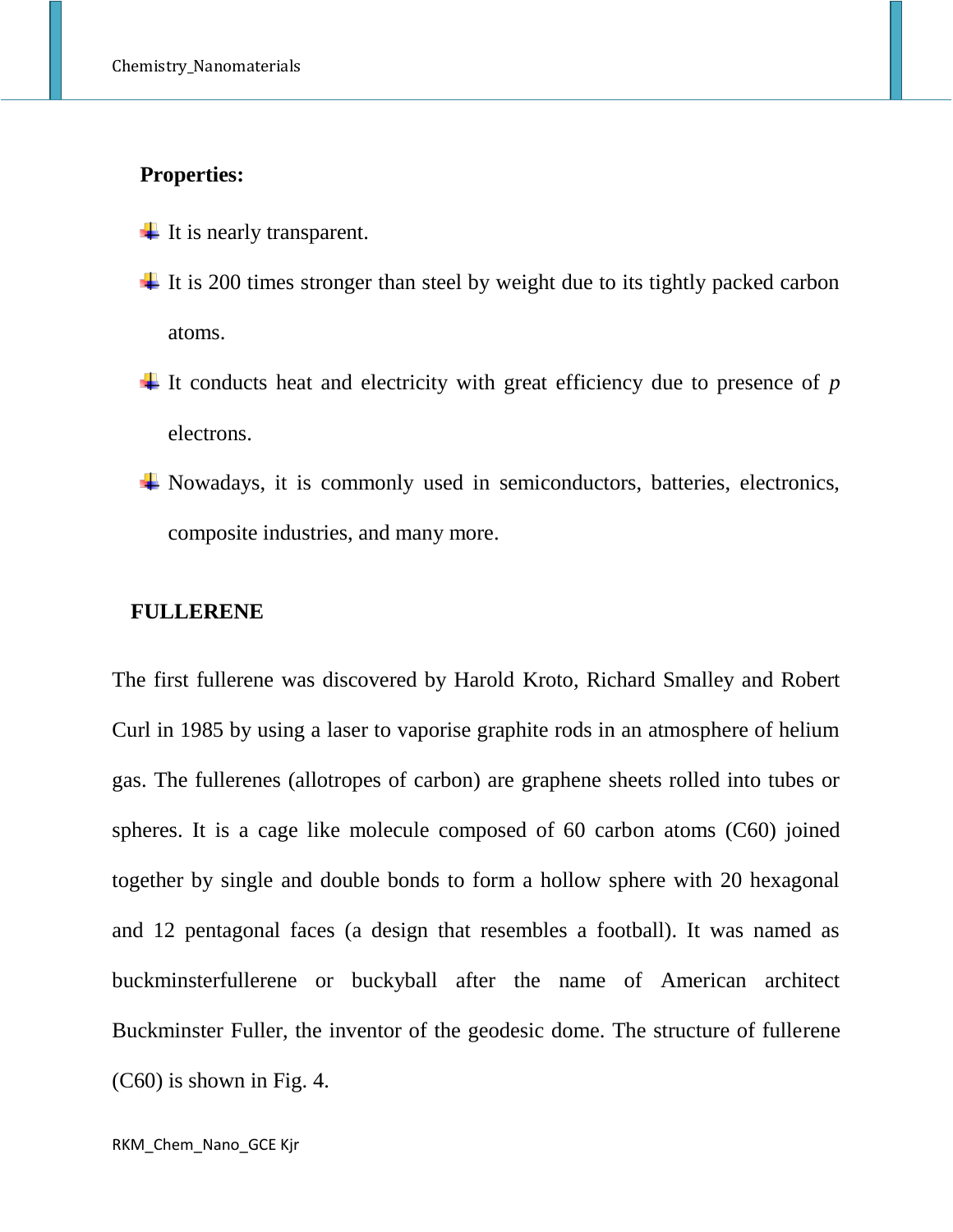

**Fig. 4** Fullerene  $(C_{60})$ 

# *Applications*

The recent research has suggested that fullerence has many uses, including medical applications, superconductors, fiber-optics, etc. Some of the important applications are listed as follows:

- $\ddot{\text{F}}$  Fullerenes (C60) and their derivatives have potential antiviral activity, and may be used for the treatment of HIV-infection.
- $\overline{\phantom{a}}$  They have potential medicinal applications as they can bind specific antibiotics and target certain types of cancer cells such as melanoma.
- $\overline{\phantom{a}}$  They are used as biological antioxidants.
- $\overline{\phantom{a}}$  They are also used as potential photosensitizers in photodynamic therapy and catalysts for hydrogenation.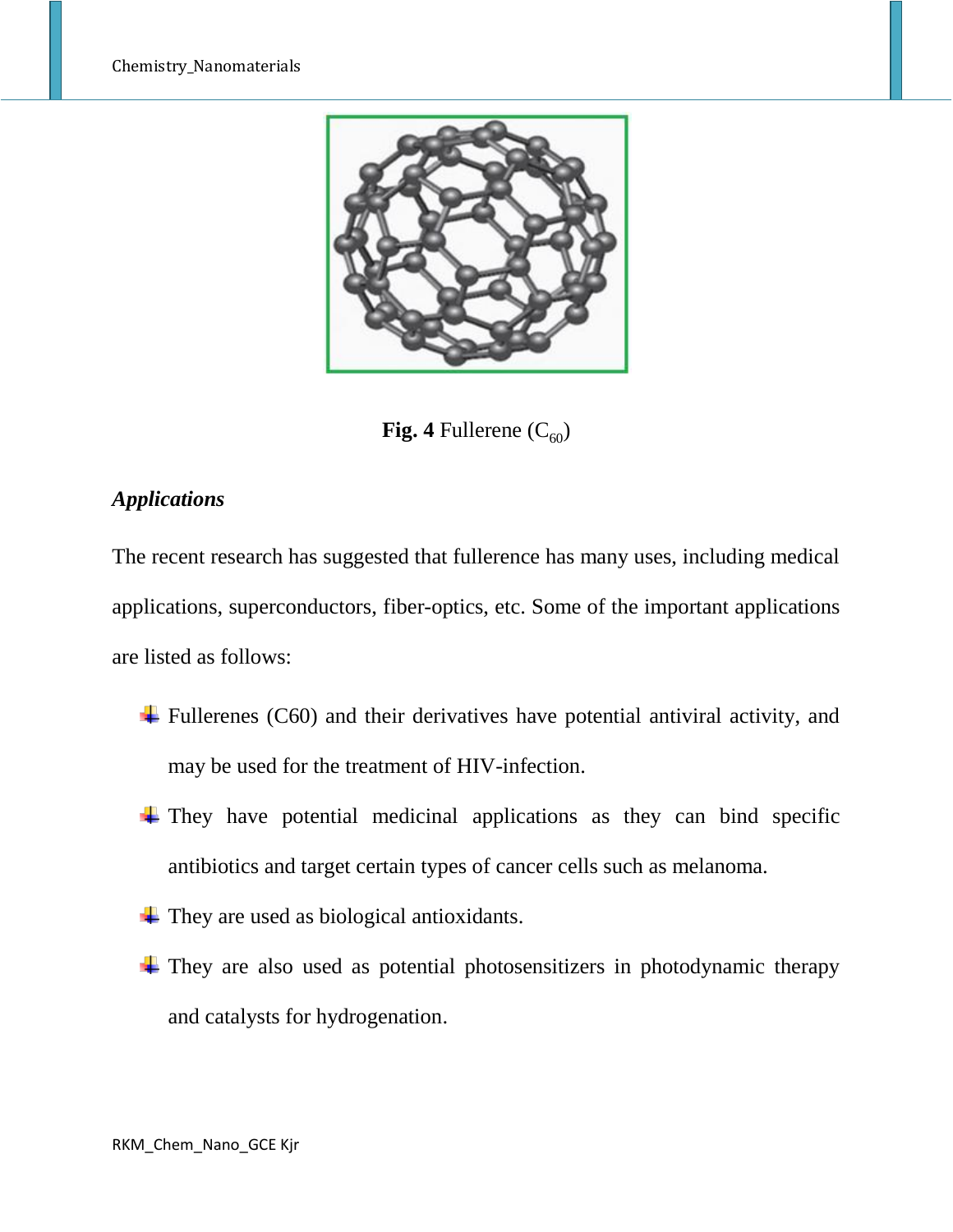$\overline{\phantom{a}}$  Fullerenes incorporated with sulphides of tungsten and molybdenum exhibit excellent solid-lubricant properties.

#### **NANOTUBES**

The carbon nanotubes (elongated form of fullerenes) were identified in 1991 by Iijima Sumio of Japan. A carbon nanotube is a tube-shaped material, made up of carbon, having a diameter ranging from  $< 1$  nm to 50 nm. Simply we can say, carbon nanotubes (CNTs) are cylinders of one or more layers of graphene (lattice). Carbon nanotubes show a unique combination of stiffness, strength, and tenacity compared to other fibre materials. Thermal and electrical conductivity are also very high as comparable to other conductive materials. Carbon nanotubes may be categorized as follows:

- **Single-wall nanotubes (SWNT):** These may be zigzag, armchair and chiral depending on the manner in which the grapheme sheets are rolled.
- $\frac{1}{\sqrt{1}}$  **Multi-wall nanotubes (MWNT):** It consists of several single walled nanotubes with different diameters. A multi-wall nanotube is shown in Fig.

5.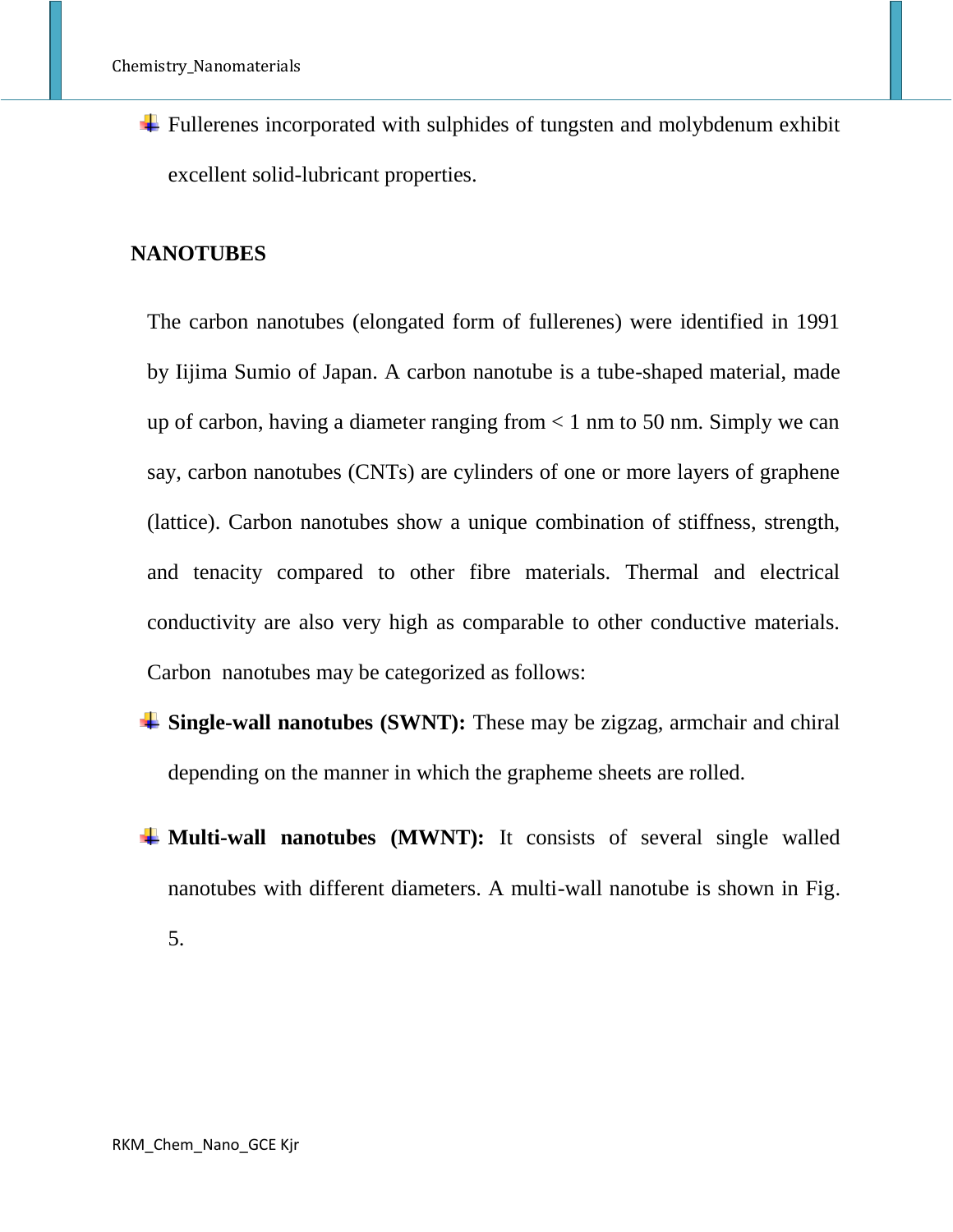

**Fig. 5:** Multi-walled nanotube

## *Applications*

Carbon nanotube technology can be used for a wide range of new and existing applications, which are as follows:

- $\overline{\phantom{a}}$  Nanotubes can potentially replace indium tin oxide in solar cells to generate photocurrent.
- **↓** SWNTs are used in transistors and solar panels.
- **WWNTs** are used in lithium ion batteries to enhance cycle life.
- $\overline{\phantom{a}}$  Parallel CNTs have been used to create loudspeakers.
- $\triangle$  CNTs can serve as a multifunctional coating material.
- $\triangle$  CNTs can be used to produce nanowires.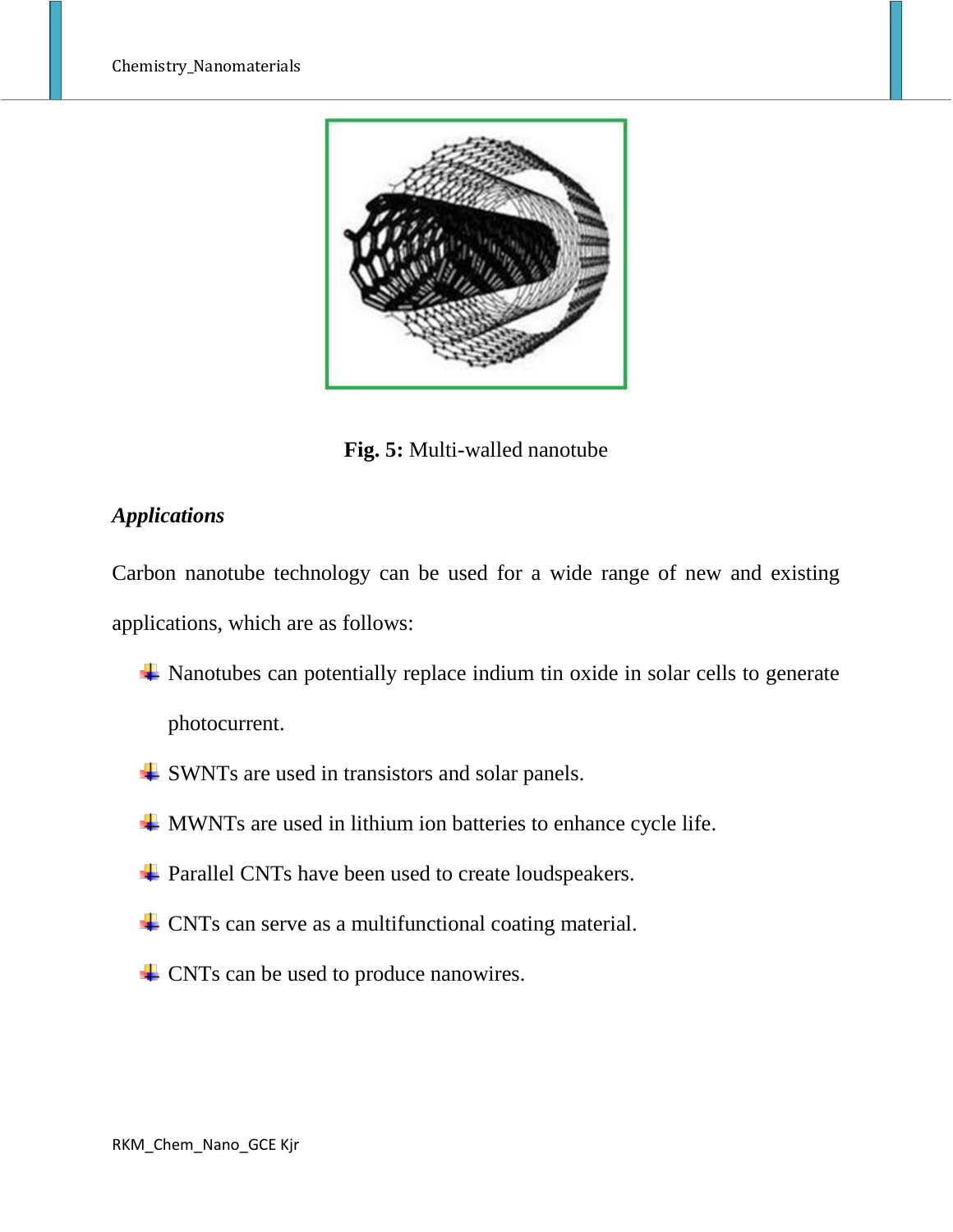CNTs are also used for applications in energy storage, automotive parts, boat hulls, water filters, thin-film electronics coatings, ultra-capacitors, biosensors for harmful gases, extra strong fibers, etc.

## **NANOWIRES**

These are defined as the structures which have the diameters of the order of a nanometre and an unconstrained length. i.e., nanowires are much longer than their diameters. These are also called *quantum wires* because at this scale they have different quantum mechanical effects. There are different types of nanowires. For example: carbon nanowires, molecular nanowires, metallic nanowires, etc.

## *Applications*

- $\overline{\phantom{a}}$  They are useful in digital computing.
- $\overline{\phantom{a}}$  These are used for the preparation of active electronic components like p-n junction, logic gates, etc.
- $\overline{\phantom{a}}$  They have potential applications in high-density data storage.
- $\overline{\phantom{a}}$  Silver chloride nanowires are used as photocatalysts to decompose organic molecules in polluted water.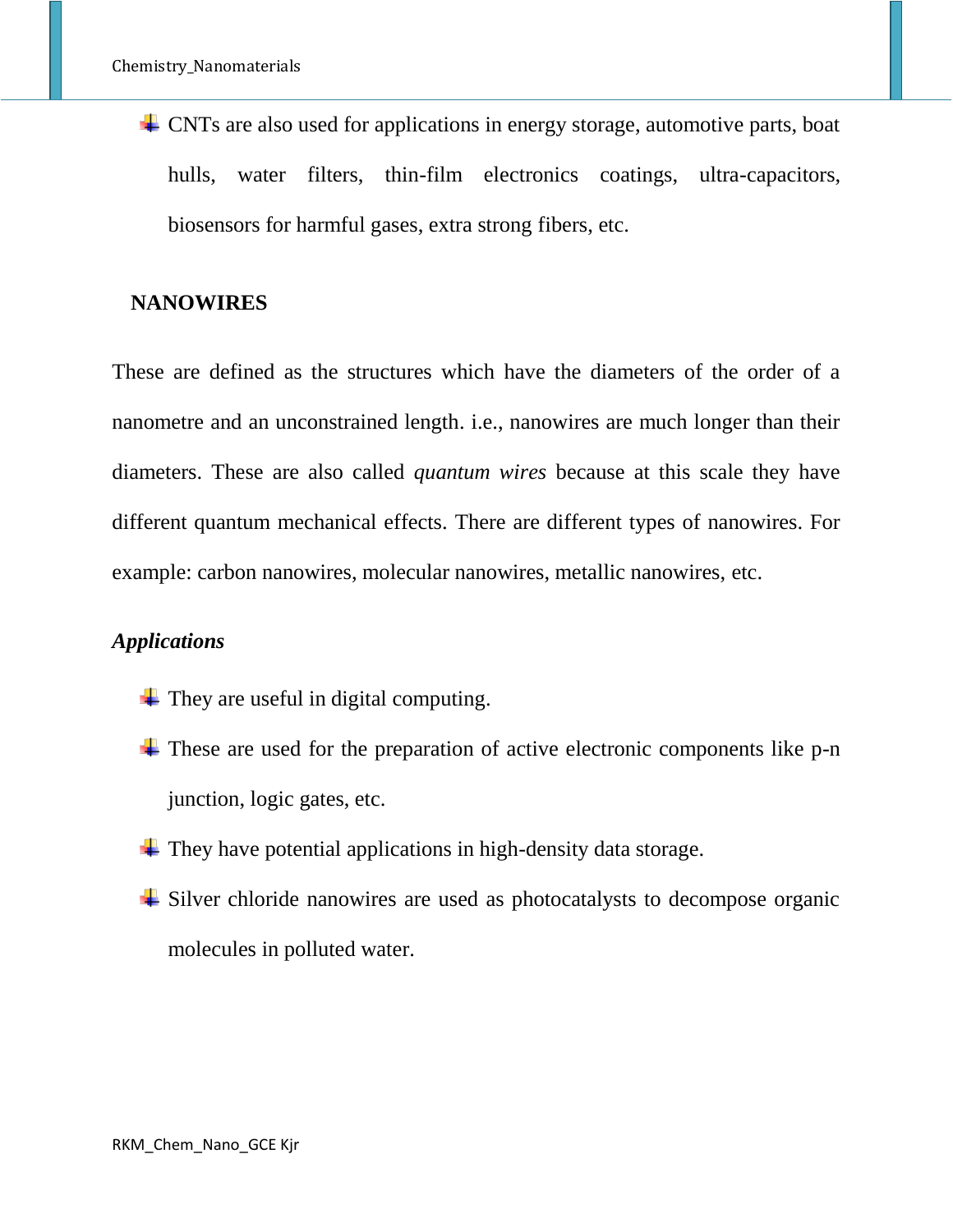#### **NANOCONES**

Carbon nanocones (Fig. 6) are conical structures made from carbon and have at least one-dimension of the order one micrometre or smaller. These are obtained from the wrapped graphene sheets. These are different from nanowires as nanocones have height and base diameter of the same order of magnitude. From electron microscopy, it is clear that the opening angle (apex) of the cones is not arbitrary, but has preferred values of approximately 20°, 40°, and 60°.



**Fig. 6:** Carbon nanocone

## *Applications*

- $\overline{\phantom{a}}$  They have interesting applications in nanolithography.
- $\overline{\phantom{a}}$  These are used in chemical sensors, biosensors, spectroscopy, etc.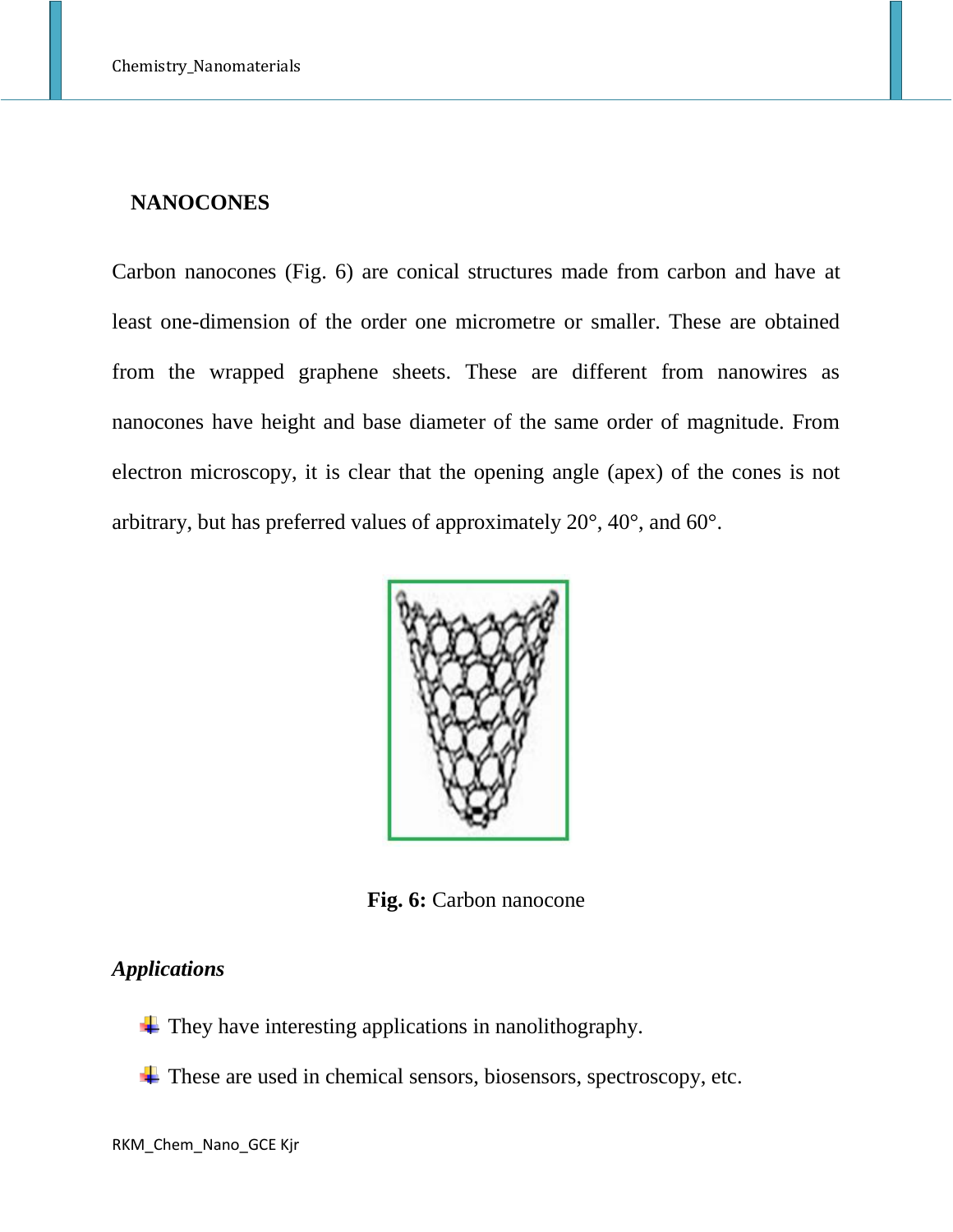$\overline{\phantom{a}}$  They are used as electrode material in lithium ion batteries.

## **QUANTUM DOTS**

Quantum dots (QDs) were first discovered by A. Ekimov in glass matrix and by L. Brus in colloidal solutions (Fig. 7). These are the semiconductor nanoparticles between 10 and 100 atoms in diameter. The properties of QDs can vary depending on its shape and size. These are not all uniform. In spite of having a variety of applications, QDs are a source of toxic compounds containing in their core. The QDs toxicity may be due to the leaching of toxic heavy metals from the colloid form. The toxicity may also be originated from intrinsic properties of the size and surface chemistry of quantum dots. Such materials might have potential risks to human health but still the use of these materials is growing quickly.



**Fig. 7:** Synthesis of Quantum dots (QDs)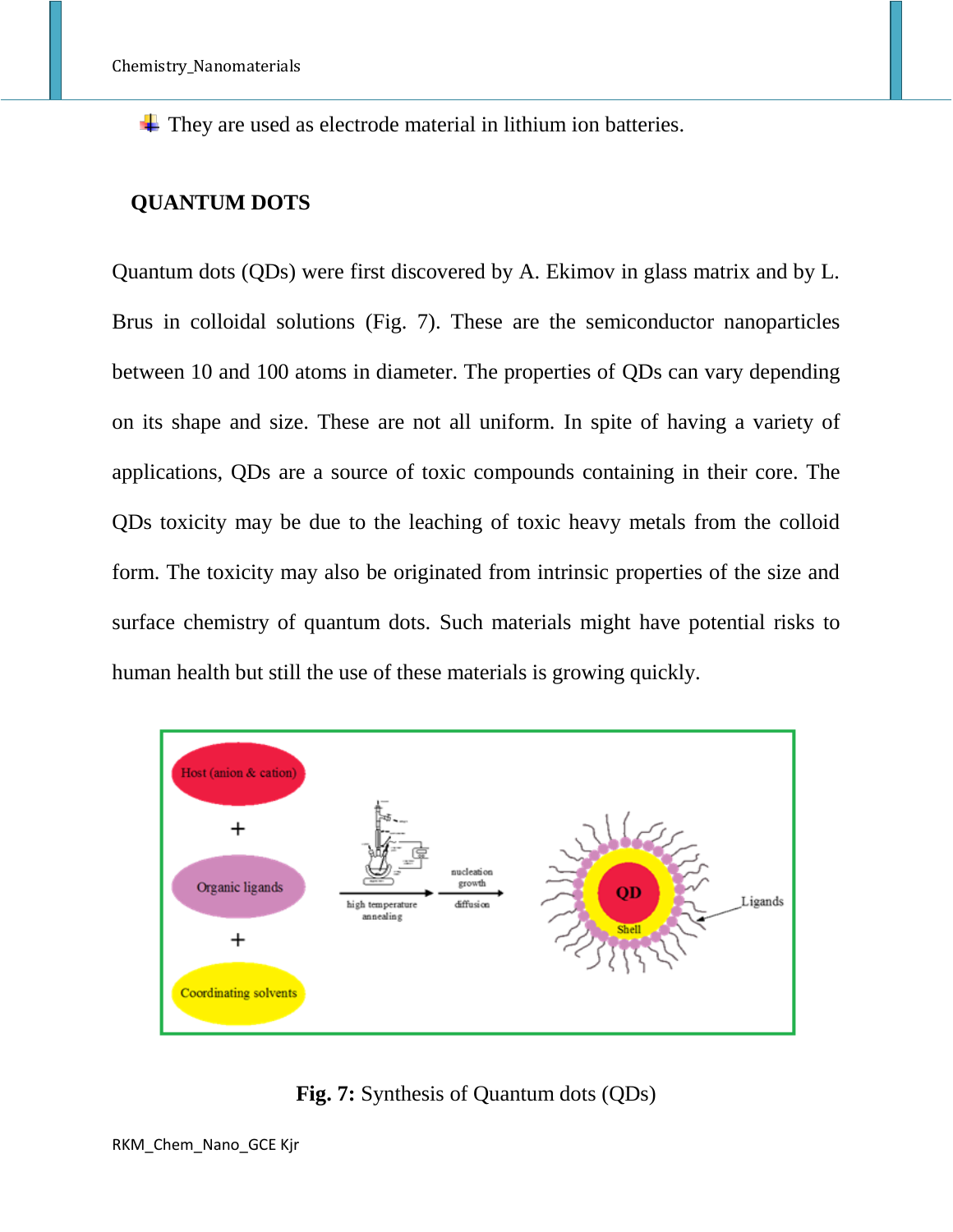# *Applications* **(Fig. 8)**

- $\overline{\text{ }+}$  These are used in transistors, solar cells, diode lasers, LEDs, etc.
- $\overline{\phantom{a}}$  These may increase the efficiency of silicon photovoltaic cells.
- $\overline{\phantom{a}}$  These are also significant for optical applications like amplifiers, biological sensors, etc.
- These are used as photocatalysts. ۰.
- $\overline{\phantom{a}}$  They have potential applications in spectroscopy and fluorescent biomedical imaging.



**Fig. 8:** Schematic representation of QDs' applications.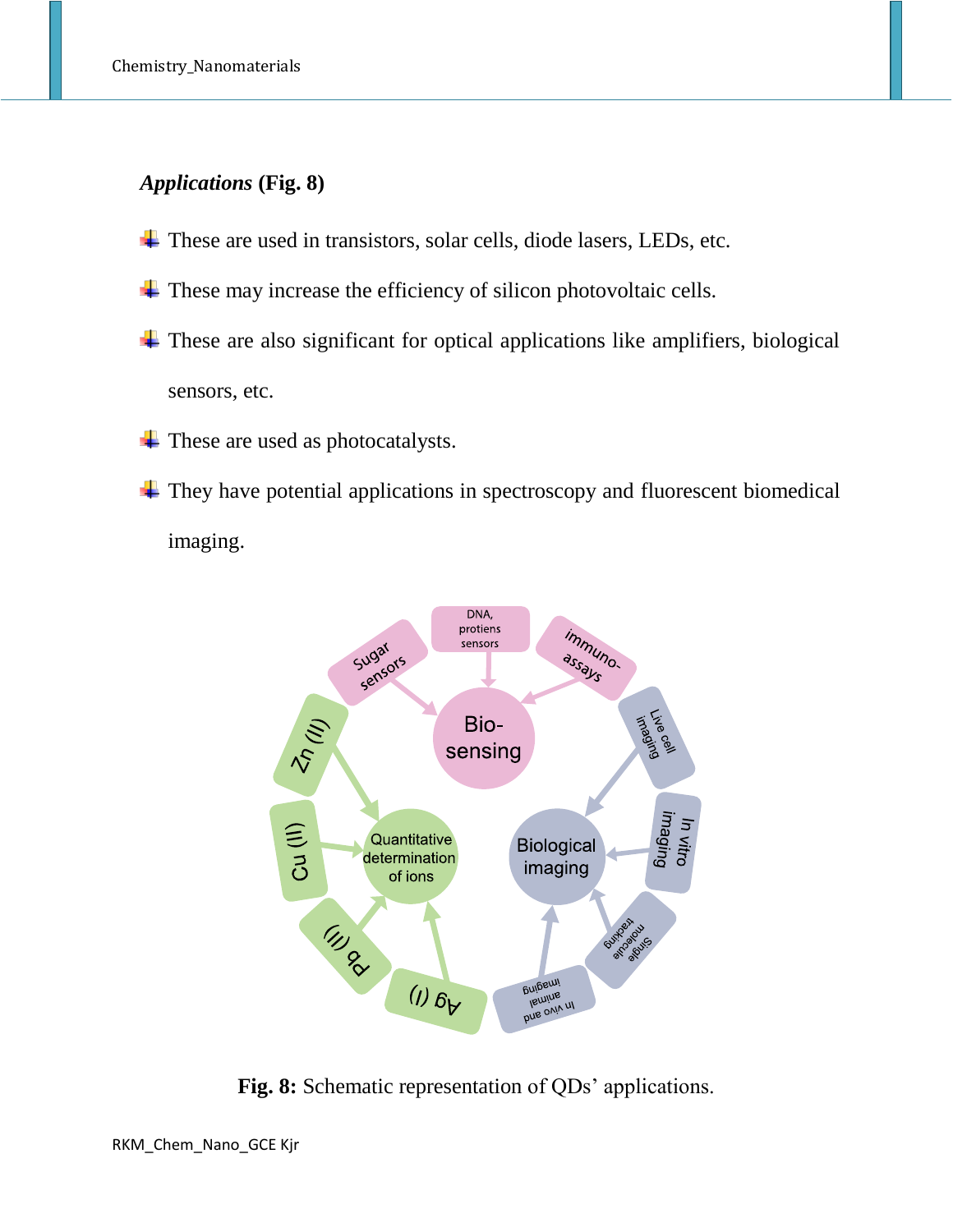#### **NANOCLUSTURE**

It is the grouping of a number of nanoparticles (Fig. 9) in a narrow size distribution having at least one-dimension between 1 and 10 nm. Simply, they are fine aggregates of atoms or molecules. Nanoclustures contain a couple of hundred atoms but the larger aggregates may have more than 1000 atoms (called *nanoparticles*). The number of atoms in the clusters of critical size with higher stability is called *magic number*. The nanoclustures are bridge between bulk materials and atomic or molecular structures.



**Fig. 9:** Nanoclusture

## *Applications*

A bulk material has constant physical properties but at the nanoscale, it has many properties.